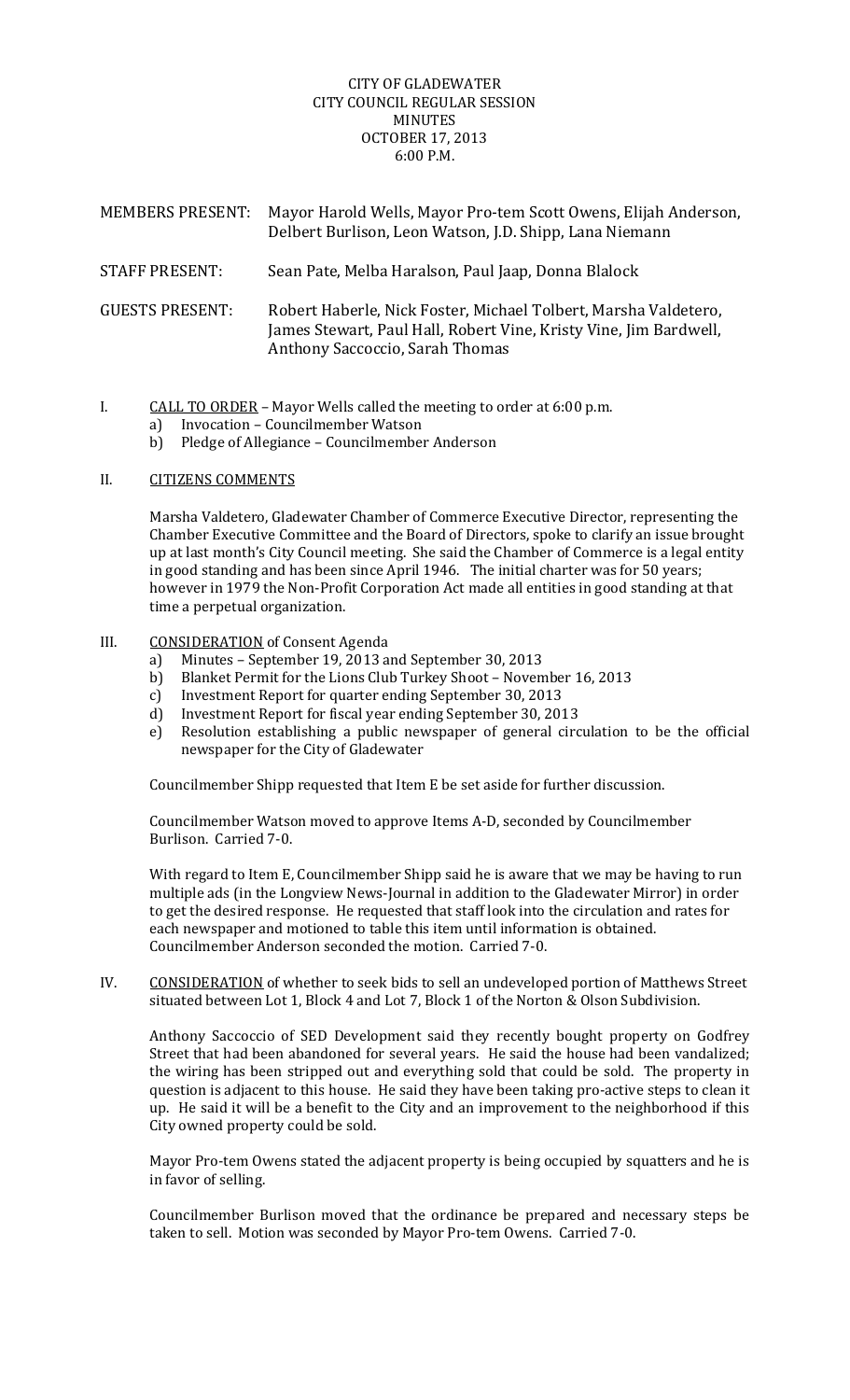V. CONSIDERATION of requesting proposals for Lake Store and Lake Sub-Station office

City Manager Sean Pate said the Reinvestment Committee, consisting of Sean Pate, Leon Watson, Lana Niemann and Scott Owens has been discussing the Lake Store and Police Sub-Station properties. The lease on the store has been extended until December. After much deliberation, the committee recommends to advertise and seek proposals for both properties in hopes of entering into a public/private partnership.

Councilmember Shipp said this will give opportunity for someone that may have ideas for one or both properties. City Manager Pate agreed and encouraged current Lake Store lessee, Michael Tolbert to submit a proposal.

There was discussion regarding the time frame in which to accept proposals. Mayor Protem Owens said he would like to give 60 days and if need be the current lease could be extended on a month to month basis.

City Manager Pate said the properties are not being used to their full potential and we would like to see what is best for the City. Councilmember Niemann agreed and said we have been trying to grow the lake area and improve Gladewater.

Mayor Pro-tem Owens moved to instruct staff to prepare RFP and advertise for development of store and office. Motion seconded by Councilmember Burlison. Carried 7-0.

VI. EXECUTIVE SESSION pursuant to Government Code §551.074 to discuss personnel/procedural issues with the Municipal Judge

The Council recessed into executive session at 6:25 p.m.

VII. RECONVENE INTO OPEN SESSION and take any action necessary regarding personnel/procedural issues with the Municipal Judge

The Council reconvened into open session at 6:47 p.m. No action was taken.

- VIII. CITY MANAGER REPORT
	- a) Update on 12" water main We have received a green light from the State and do not need a full blown archaeological study. The environmental looks good. We are also working with KSA on the water and sewer system assessment with possibility of culvert on East Lake Drive included. Will bring back to Council after first of the year.
	- b) Update on Siemens water meter project We had a kick-off meeting. Pedal Valve started work yesterday. Workers will be wearing clearly marked neon blue T-shirts so citizens can easily identify them. Hopefully the project will be finished before Christmas.
	- c) Update on Council Committees

The Ambulance Committee is studying the financial impact of the contract and ways to manage the expense going forward. Councilmember Burlison added that Acadia Ambulance was at TML Conference last week. They may meet with the committee in the near future.

The Reinvestment Committee is studying not only the Lake properties, but additional properties the City owns.

The City's Main Street Design Committee, along with the Chamber of Commerce and private donations has started to enhance the look of downtown with a rustic, western theme. 

## IX. **ADJOURN**

Councilmember Shipp moved to adjourn at 6:53 p.m., seconded by Councilmember Anderson. Adjourned by consensus.